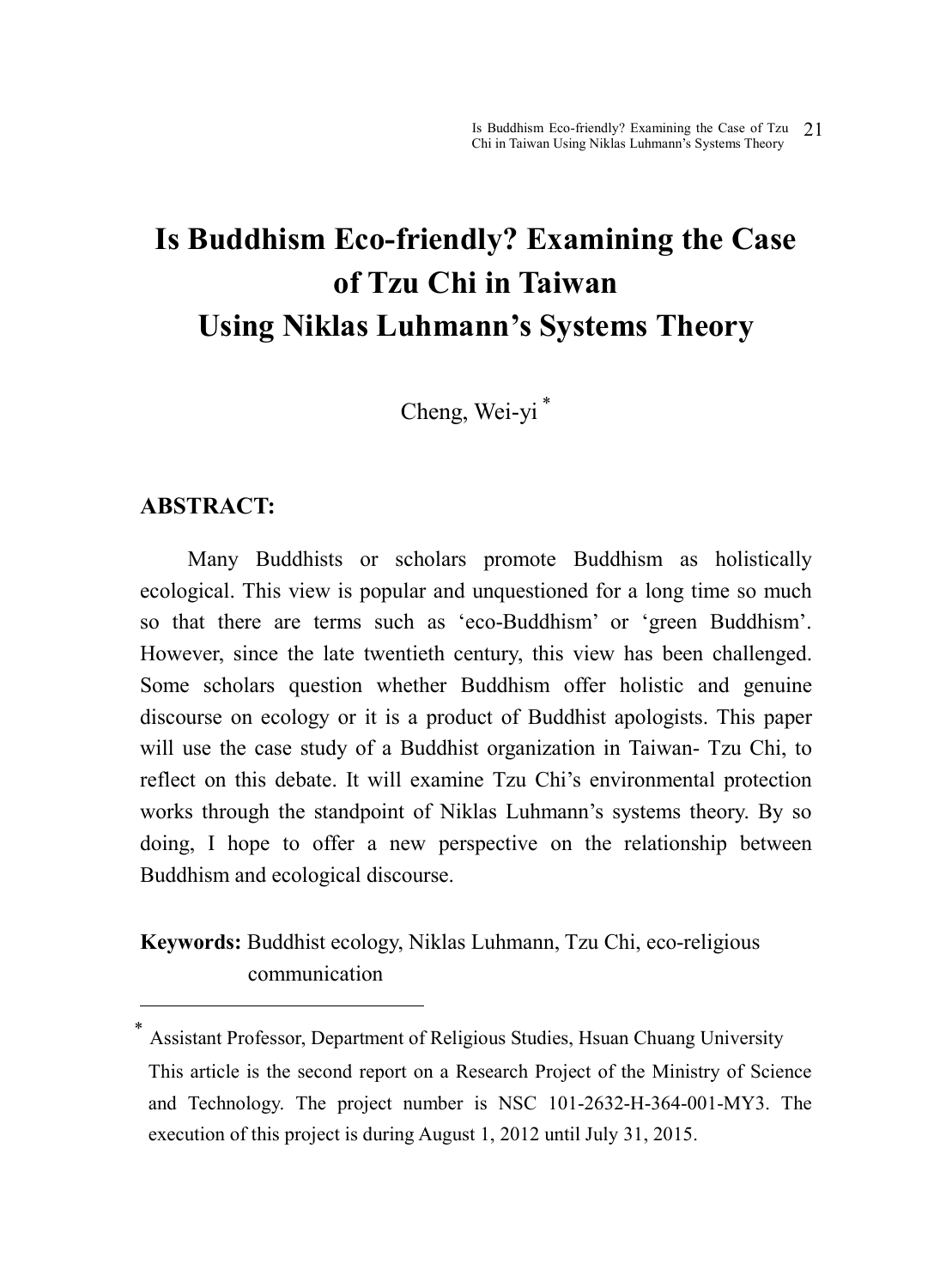# 佛教是生態友善的嗎? 以盧曼系統理論檢視慈濟

#### **鄭維儀**

# 摘要:

 $\overline{a}$ 

許多佛教徒或者學者將佛教視為對生態友善的宗教,能為生態提供 全方位的論述,甚至有了「生態佛教」等名詞。然而在二十世紀末以來, 有些學者提出不同意見,認為生態佛教不過是佛教護教者的產物,佛教 本身並不具有生態保護的傳統。本文將採用盧曼的系統理論觀點,檢視 台灣佛教團體慈濟的環保工作,以期能對佛教與生態之間的關係提供新 的論點。

關鍵詞:佛教生態學、盧曼、慈濟、宗教生態溝通

<sup>∗</sup> 玄奘大學宗教學系助理教授 本文係科技部整合型研究計畫「台灣本土宗教思想倫理對生態、環境的論述、 影響與前瞻──台灣環境倫理與動物倫理之佛教論述、影響與前瞻」之第二 期報告。該項計畫編號為 NSC 101-2632-H-364-001-MY3。本計畫執行期間自 民國 101 年 08 月 01 日起至 104 年 07 月 31 日止。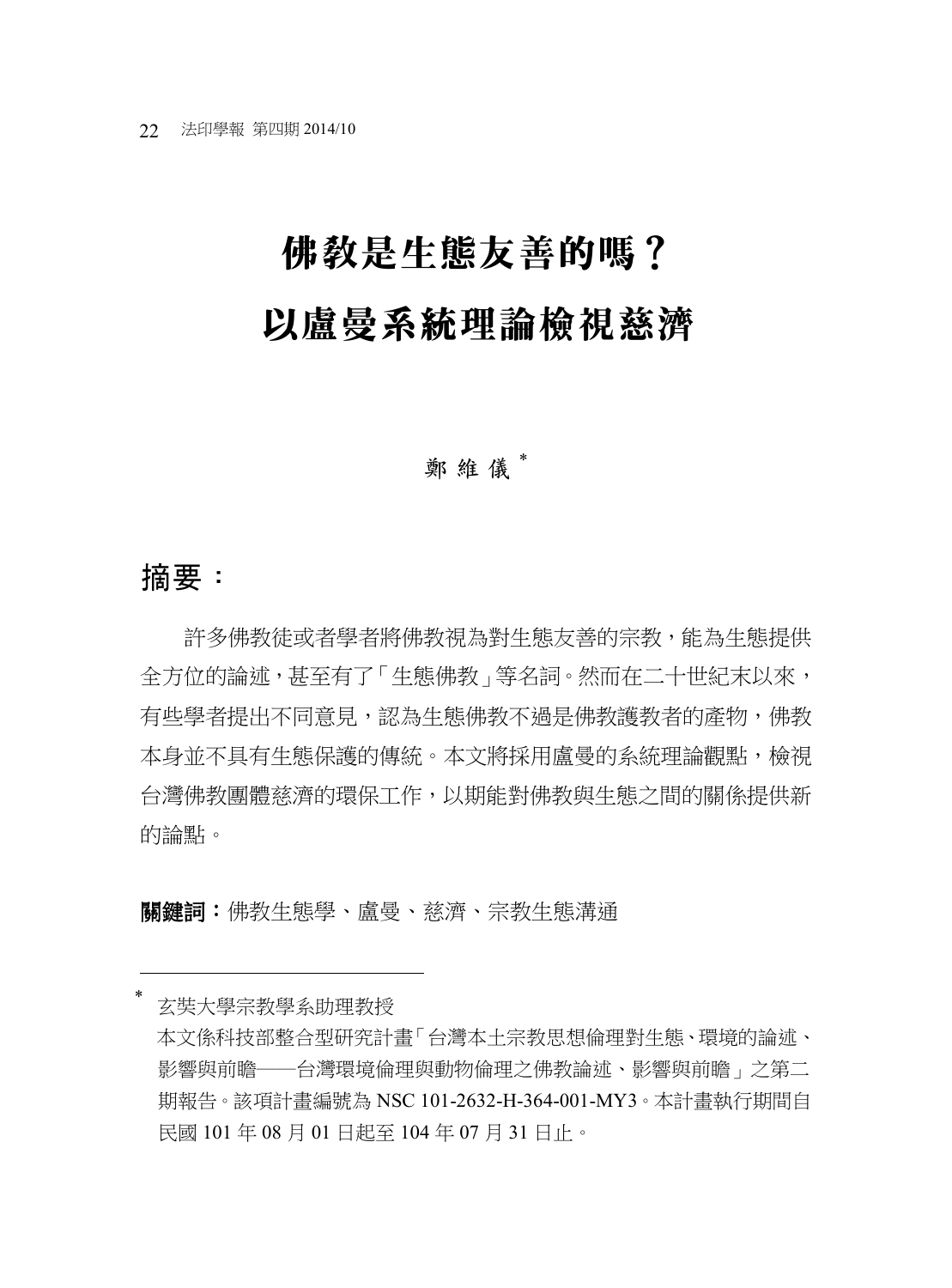There has been a debate about whether Buddhism is holistically ecological. By applying Niklas Luhmann's systems theory to Tzu Chi, a Taiwanese Buddhist group, this paper offers a different perspective on this debate.

#### **Buddhism and Ecology**

Religious discourses on ecology have expanded alongside increasing global concern over environmental issues. The earliest Buddhist discourse on ecology has been traced to Japan's exhibit at the 1893 World's Fair, in which Zen Buddhism was presented as an environmental-friendly tradition (Johnston, 2006, p. 73). This image of Buddhism has since been implanted in the Western mind. Arne Naess, for example, assumes that Buddhism has a special affinity with his concept of Deep Ecology (Johnston, 2006, p. 87), while another important writer, Joanna Macy, suggests that the Buddhist concept of dependent co-arising (*paṭicca-samuppāda*) links humans interdependently with the natural world, thus providing a platform for Deep Ecology (Johnston, 2006, p. 78) (McMahan, 2008, pp. 170-172). The sense of a positive relationship between Buddhism and ecology has also been promoted by public figures such the Dalai Lama, Thich Nhat Hanh, Sulak Sivaraksa (Johnston, 2006, p. 77).

 It was not until the late twentieth century that scholars began to raise questions about this supposed affinity (Holder, 2007, p. 113). Simon James, for instance, argues that Buddhism does not provide a holistic grounding for ecology:

> Indeed, on the Buddhist view, any world we can capture in words, whether natural or urban, is considered to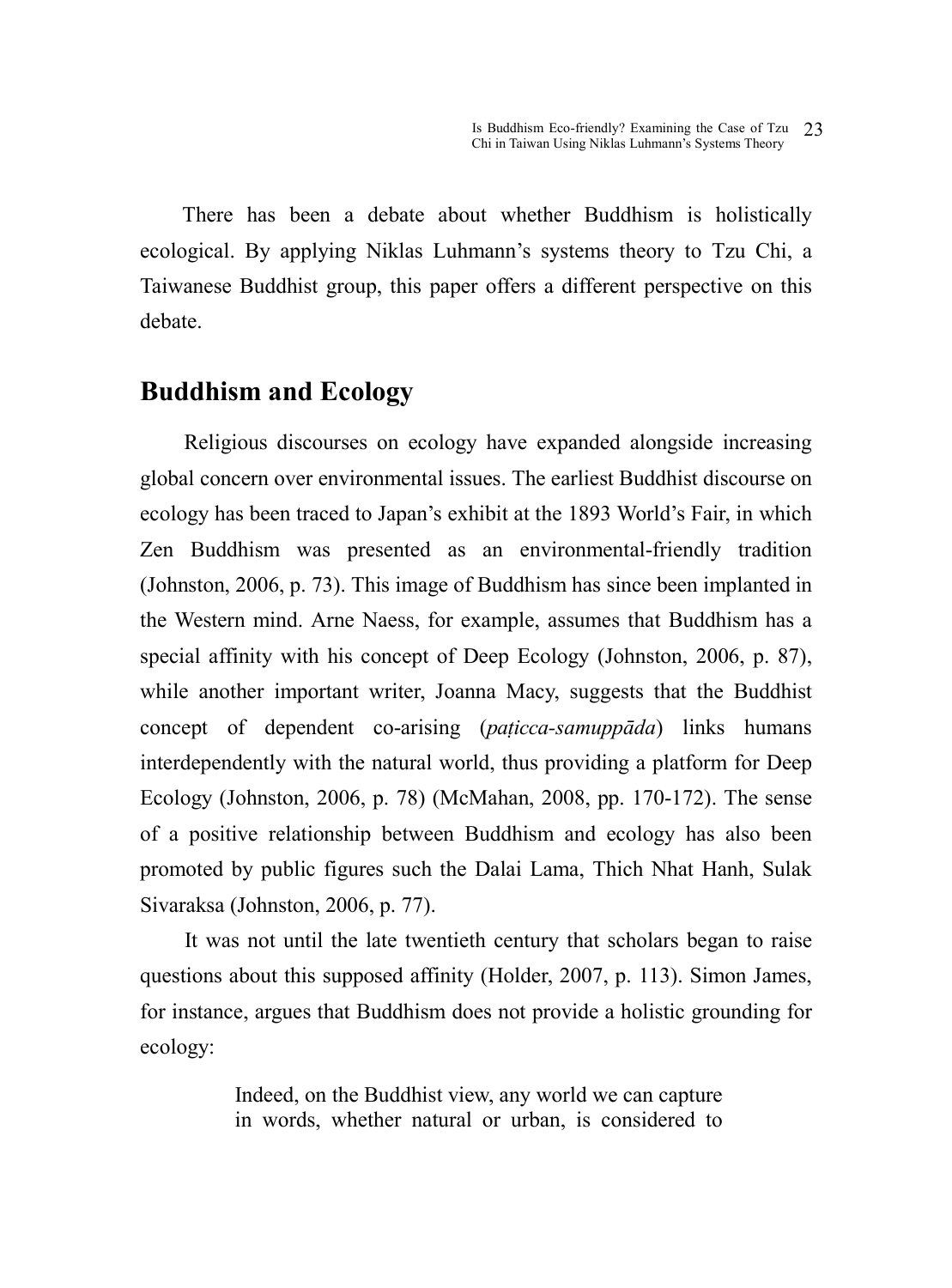belong to samsāra, the realm of craving and delusion. And this, for its part, is said to be real from which the wise will seek liberation. Hence, the liberated person, far from celebrating his or her oneness with the realm of nature, is one who is said to have 'overcome the world', to have overcome nature … (James, 2007, p. 453).

 McMahan further argues that the idealistic affinity between Buddhism and ecology asserted since the nineteenth century is nothing but a detraditionalized, demythologized and psychologized representation of Buddhism since the nineteenth century (2008, pp. 27-59):

> The Romantic-Transcendentalist line of thinking supplied a ready array of motifs useful for hybridizing and transposing into the key of modern discourse the Buddhist concepts of dependent origination, assertions of nondualism, universalist ethics, and East Asian affinities with the natural world. These themes were not, however, sufficient to produce the synthesis that has emerged in today's conception of interdependence. The final element was the infusion of recent theoretical approaches in the social and physical sciences, along with contemporary ecological thought. The synthesis of all of these elements did not in fact take place in a systematic way until quite recently (2008, p. 168).

 The work of some other scholars confirms this perspective. Obadia, for instance, uses the anthropological study of the Sherpa people in northern Nepal to argue that Buddhist conservationist language derives from outside influence, rather than being an indigenous aspect of Buddhist culture. Furthermore, it has been argued that while Buddhism has a lot to say about animals, it has little to say about plants (Obadia, 2008, p. 124; Johnston, 2006, pp. 82-83). In other words, the view that Buddhism is an environmental-friendly tradition/ecological worldview is a modern and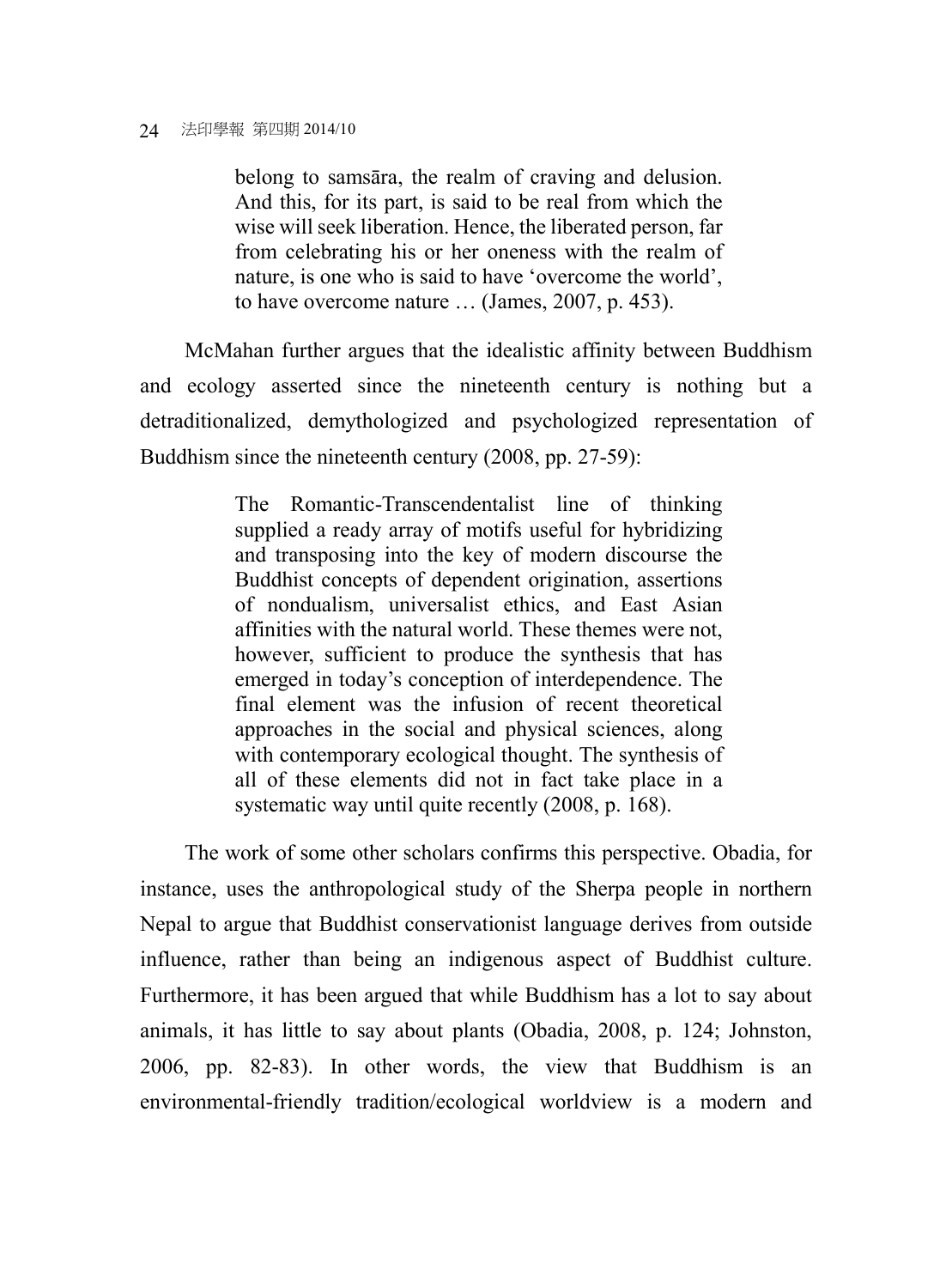romantic creation.

 On the other hand, some scholars suggest viewing the relationship between Buddhism and ecology from a different perspective. Holder points out that a Buddhist principle of ecology can be found in early Buddhism, but for the most part concept of in the concept of suffering (*dukkha*), rather than interdependence:

> Early Buddhism's unique approach to a concern for the natural world — via the suffering of sentient beings may well prove to be the tradition's most important contribution to contemporary environmental ethics ... in an early Buddhist environmental ethics, care for the suffering of sentient beings implies care for the ecosystems in which these beings live and flourish. Understanding phenomena in terms of a wider nexus of causes or conditions has always been an emphasis of the Buddhist tradition. Thus, the wider environment (beyond sentient beings themselves) merits care and concern *indirectly* (2007, p. 125)

This position is adopted by many Buddhists. For example, the monk Dīpānanda argues that it is Buddhism's emphasis on morality that makes it an environmentally- friendly religion (Barua S., 2013).

 Others argue that the even if Buddhist modernism (of which eco-Buddhism is a by-product) is indeed a romanticized synthesis of various religious and philosophical elements, this does not mean that its authenticity as a form of Buddhism should be questioned (Quli, 2009). After all, Buddhist modernism is "an ongoing process whereby the varied forms of Buddhism are attuned to the cultural and intellectual understandings of its historical milieu" (Ng, 2012, p. 190). Even James admits that although he does not think Buddhism offers a holistic grounding for ecology, Buddhism is ecological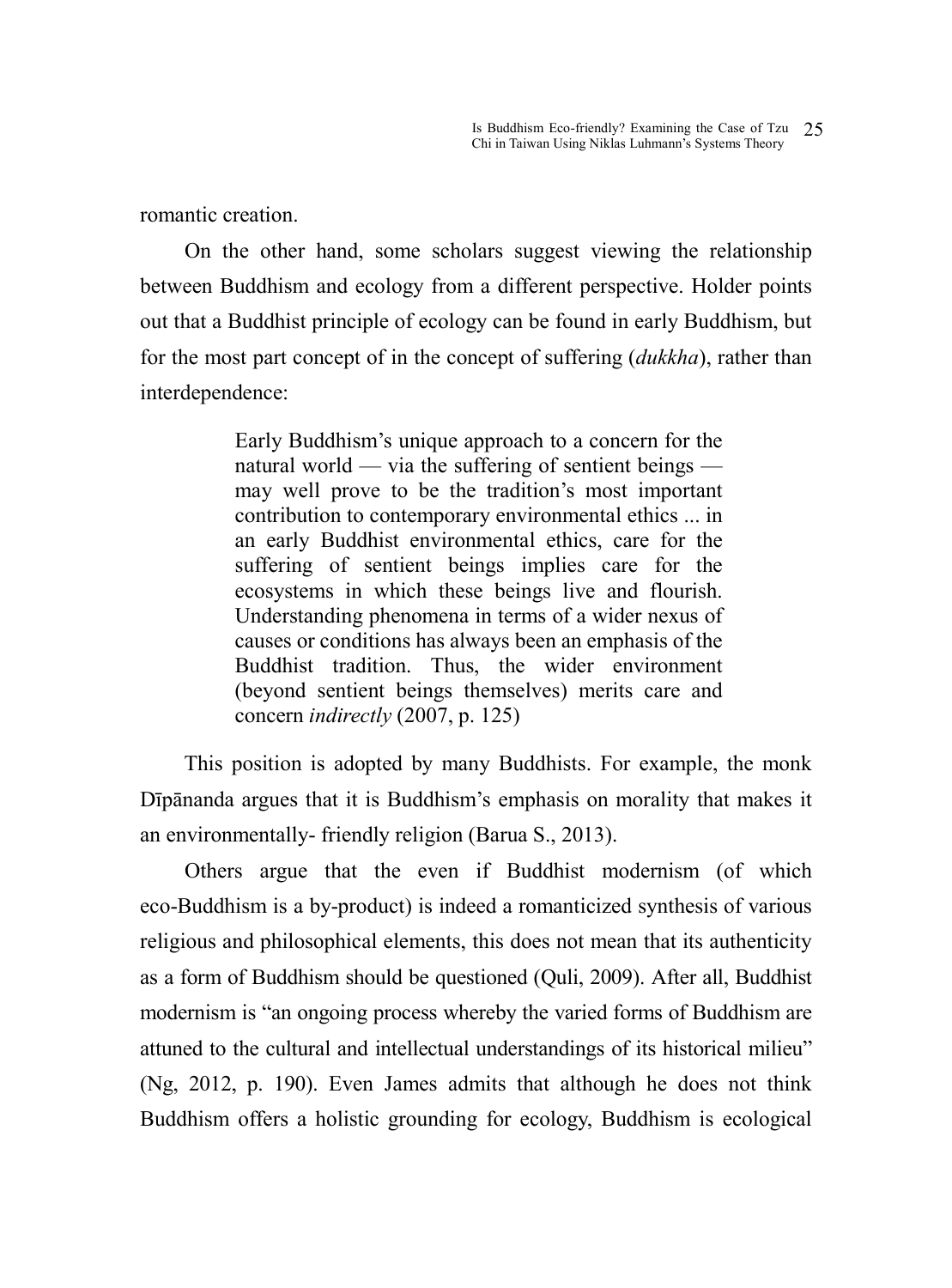because a Buddhist "has, through practice, come to develop certain virtues of character" (2007, p. 458) and thus is gentle and mindful towards the natural world. Similarly, Holder sorts ethics into different categories: theoretical ethics, environmental ethics, "lived" ethics and animal ethics. In particular, "lived" ethics, which concern a Buddhist's actual "lived" behavior, are relevant to Buddhist grass-root environmental movements (2007, pp. 82-85). It has also been argued that different traditions of Buddhism have different approaches to environmental ethics: Pali canon has greater resources for developing anthropocentric and individualistic themes of environmental ethics and Mahāyana Buddhism has greater resources for developing non-anthropocentric and holistic environmental ethics (Gowans, 2015, p. 281). Given its thousands of years of history and the influence of a vast variety of geo-cultural elements, to say Buddhism is or is not ecologically-friendly is a simplistic statement. By applying the systems theory of Niklas Luhmann, I wish to add a different perspective to the debate about Buddhism and ecology.

### **Niklas Luhmann**

Niklas Luhmann (1927–1998) is one of the most important social theorists of the 20th century. He was a sociologist, but also a universal scholar who "produced a range of political and social analyses of modern society, commenting on pressing public problems" (Bechmann & Stehr, 2002, p. 67).

 Rather than seeing society as a functional unity, Luhmann sees each society divided into various autopoietic and separated (sub)systems such as the legal system, the political system, etc. (Mattheis, 2012, p. 628). For Luhmann, the core of society is communication, and can only be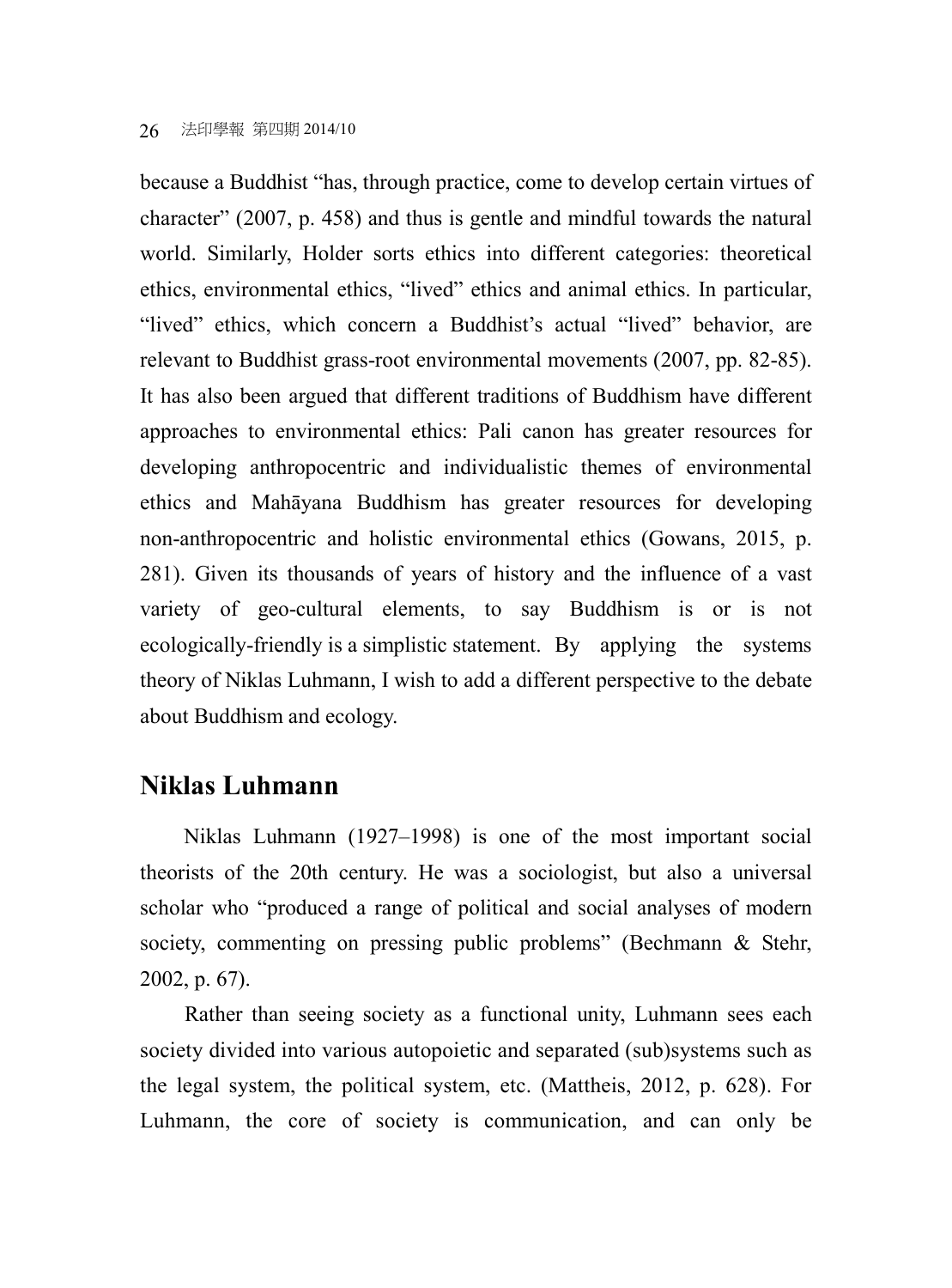adequately understood in a global context (Bechmann & Stehr, 2002, p. 71). Communication, according to Luhmann,

> Designates not simply an act of utterance that 'transfers' information but an independent autopoietic operation that combines three different selections – information, utterance and understanding – into an emergent unity that can serve as the basis for further communication (Luhmann, 1986, p. 143).

For Luhmann, "religion can best be understood as semantics and praxis concerned with the distinction between the known and the unknown"; therefore, religion is a communication that makes the unknown to appear in the known (2012, p. 139). How Luhmann's theory of society consisting of communication helps us to understand the debate about Buddhism and ecology is discussed below.

 Luhmann's systems theory also helps to clarify the confusion over the terms 'environmental' and 'ecology', as created by mass media (Luhmann, 2012, p. 73).

The confusion over these terms is also borne in mind in this paper. Scholars of Buddhism have used them to convey the idea of a biological/natural world. Not to linger on the etymologies, this paper borrows Luhmann's definition of ecological danger, and understands ecology as "to designate any communication about the environment" (Luhmann, 1986, p. 28).

# **Tzu Chi**

The Buddhist Compassion Relief Tzu Chi Foundation ("Tzu Chi" hereafter), commonly known as "Tzu Chi", is one of the largest civil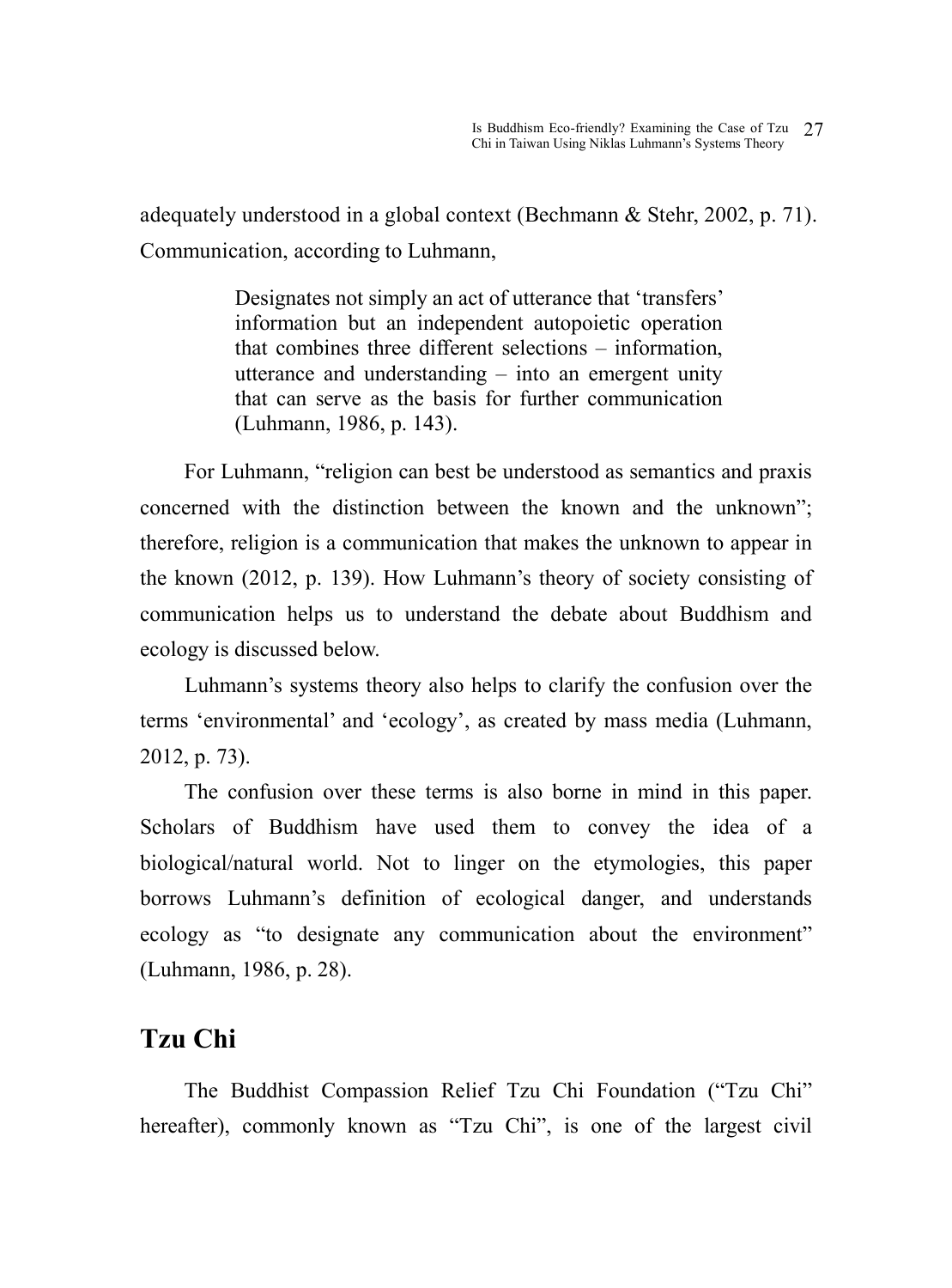organizations in Taiwan. It began in 1966 with a modest membership of 30 housewives who followed bhikkhunī Dharma Master Cheng Yen's teachings and donated a small sum of money from their daily allowance to help the poor. Tzu Chi has now grown into a global organization with volunteers in 50 countries and 502 offices. It boasts hospitals, TV stations, a nursing college, high schools, a university, and, perhaps most unusual for a Buddhist organization, a bone-marrow bank.<sup>1</sup> Tzu Chi and its founder have become household names in Taiwan.

 Given Tzu Chi's scale, it is no surprise that Tzu Chi has attracted academic attention in recent years. C. Julia Huang's *Charisma and compassion: Master Cheng Yen and the Buddhist Tzu Chi movement* is one example that has been praised (2009). Her book details the history and development of Tzu Chi so well that it would be redundant to repeat her findings as an introduction to Tzu Chi in this paper. Another, more recent, example is Yao Yu-Shuang's *Taiwan's Tzu Chi as Engaged Buddhism* (2012). The author attempts to discover the reasons for the popularity of Tzu Chi and its founder, nun Master Cheng Yen. She classifies Master Cheng Yen's teaching into teachings on karma and merit, worldly salvation, altruism and morality, and so on (2012, pp. 80-98), and she judges them to be so innovative that she calls Tzu Chi a 'new religion' (Yao, 2012, p. 98). However, I would see Tzu Chi's interpretation of Buddhist doctrine and practice as an expression of Buddhist modernism, one that is not too dissimilar from other Buddhist reform movements around Asia since the 19th century. For example, the Buddhist reform movement led by Anagārika Dharmapāla in Sri Lanka at the turn of the twentieth century also shares the characteristics of demythologization, being ethic-oriented, etc. (Gombrich &

<sup>&</sup>lt;sup>1</sup> Tzu Chi official website: http://www.tzuchi.org, accessed on 21/1/2014.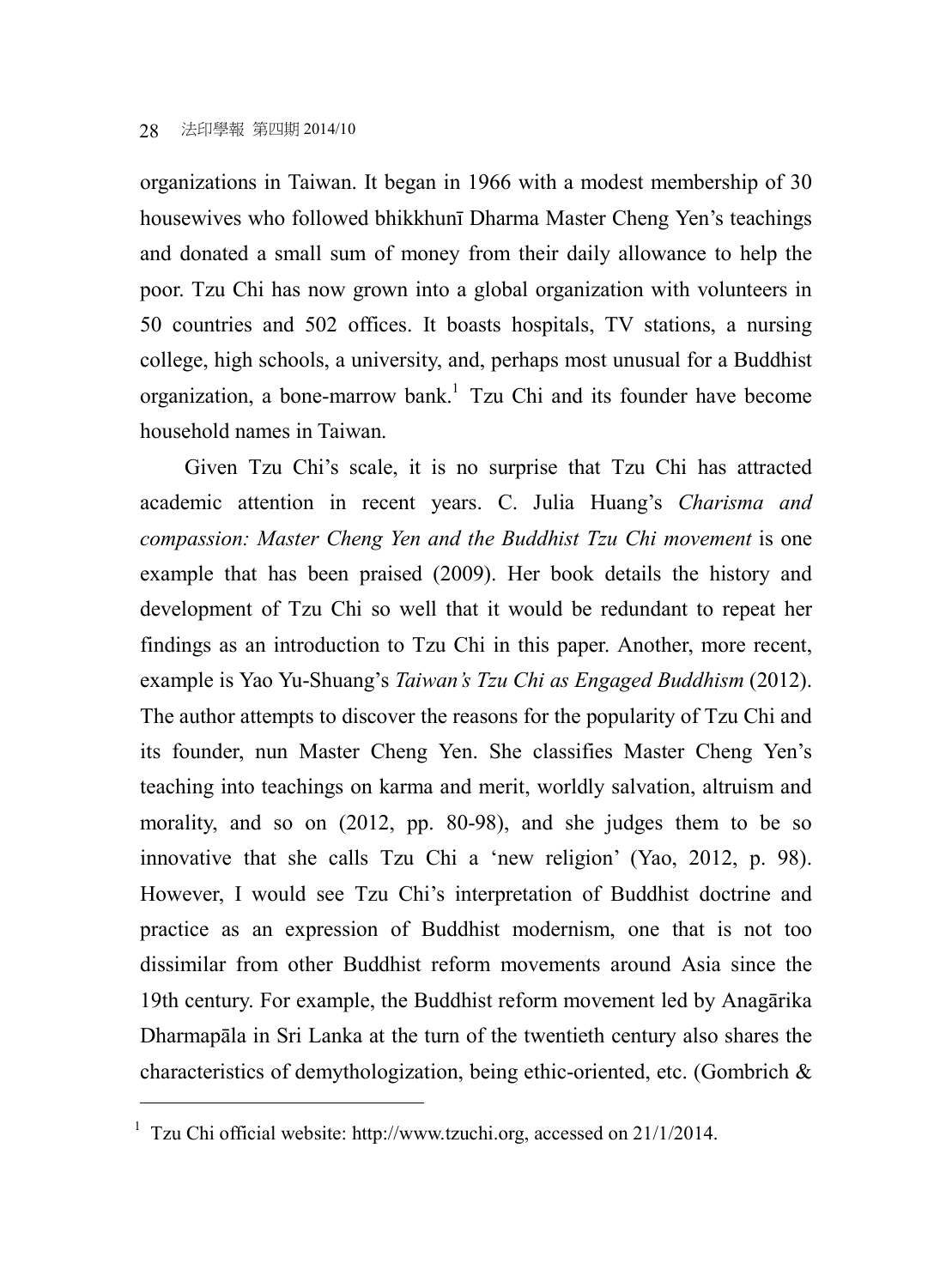Obeyesekere, 1988, pp. 202-240). Those are ideas not too dissimilar from Buddhist modernism as discussed by McMahan (2008).

 Master Cheng Yen's teachings express a sense of demythologization by disregarding the traditional practice of worshiping deities, emphasizing the humanity of the Buddha and the importance of science (Yao, 2012, pp. 84-85). Also, Yao points out that Master Cheng Yen's teachings stress the importance of collective karma and the inevitable interrelationship between an individual and society (2012, pp. 80-81). Most important in Master Cheng Yen's teachings is the emphasis on practice: "Master Cheng Yen emphasizes the learning of Buddhism through practical work, and avoids the scholarly or intellectual approach" (Yao, 2012, p. 99). I intend to use Luhmann's systems theory approach to shed light on the debate over ecology and Buddhism by examining works to protect the environment carried out by Tzu Chi.

# **Eco-Religious Communication**

 $\overline{a}$ 

"Environmental Protection" is among the eight missions listed on Tzu Chi's official website is "Environmental Protection". At first glance, this seems to confirm the genuineness of Buddhist ecology. For example, there is an online Tzu Chi article titled "Change Bad Environmental Karma".<sup>2</sup> The beginning of the article cites the story of an encounter between the Buddha and an elderly fisherman. The article criticizes the fisherman for being concerned only about his and his son's suffering while turning a blind eye to the suffering of the fish. The article concludes that,

<sup>&</sup>lt;sup>2</sup> "Gaibian Huanjing Erye", http://tw.tzuchi.org/index.php?option=com\_content&view =article&id=1023%3A2009-07-09-01-12-38&catid=136%3A2009-07-02-10-06-0 5&Itemid=519&lang=zh. Accessed on 2 February 2014. My translation.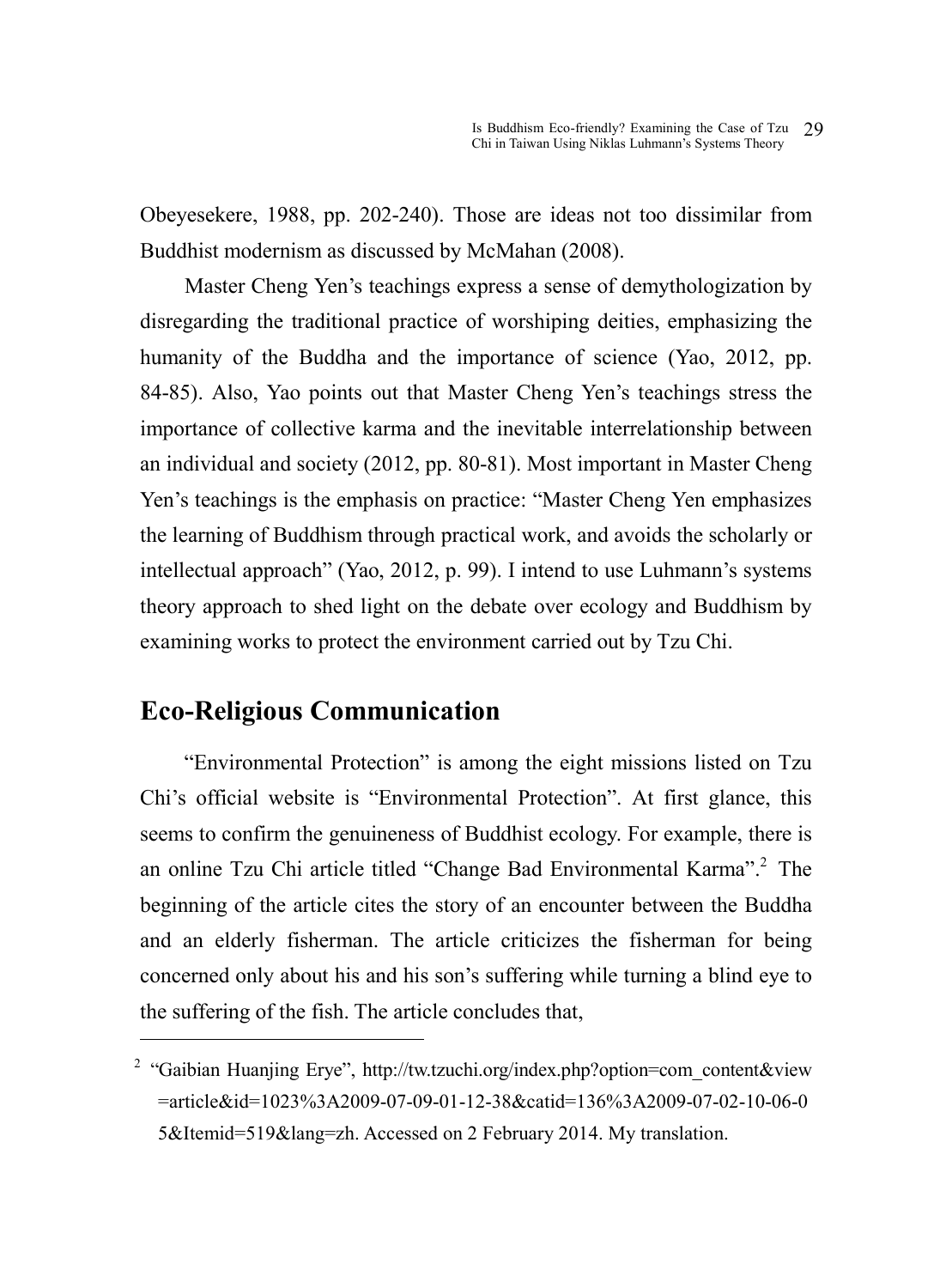The destruction of the environment on earth causes climate change and the decline of food production. This is the collective karma of all sentient beings. How can we change this collective karma? We must begin with changing human mind, by doing no evil and doing only  $good...$ <sup>3</sup>

Buddhist concepts such as karma, suffering, and purifying the mind, etc. are evoked, and this seems to endorse the existence of Buddhist ecology.

 The problem is that this concern with environmental protection did not occur to Master Cheng Yen until 1990. In August that year Master Cheng Yen was invited to give a speech in Taichung City. On her way to the venue, she passed a night market and saw trash scattered throughout the streets. A sense of sorrow arose in her heart. When the speech ended later that evening, she told the audience:

> …using your clapping hands to sort out garbage and realize the work of recycling. Building Pure Land on earth is what I'd hope for.<sup>4</sup>

 This incident supposedly launched Tzu Chi's Environmental Protection mission. It is significant that this was in 1990; environmental concerns had begun to gain public attention in Taiwan during the 1980s (Chen, 2011, pp. 19-20), and the launch of the Environmental Protection mission reflects the social sentiment of the time. In contrast, ecology as a social theme in human communication was absent throughout most of history:

Compared to the history of reflection on humanity and

<sup>3</sup> *Ibid.* My translation.

<sup>4</sup> "Ciji Huanbao Yuanqi", http://www.tzuchi.net/aas.nsf/4d8e11ee4d310d78482571 9a00355c79/e1274fafb4f7fd9f4825734a00131f13?OpenDocument. Accessed on 2 February 2014. My translation.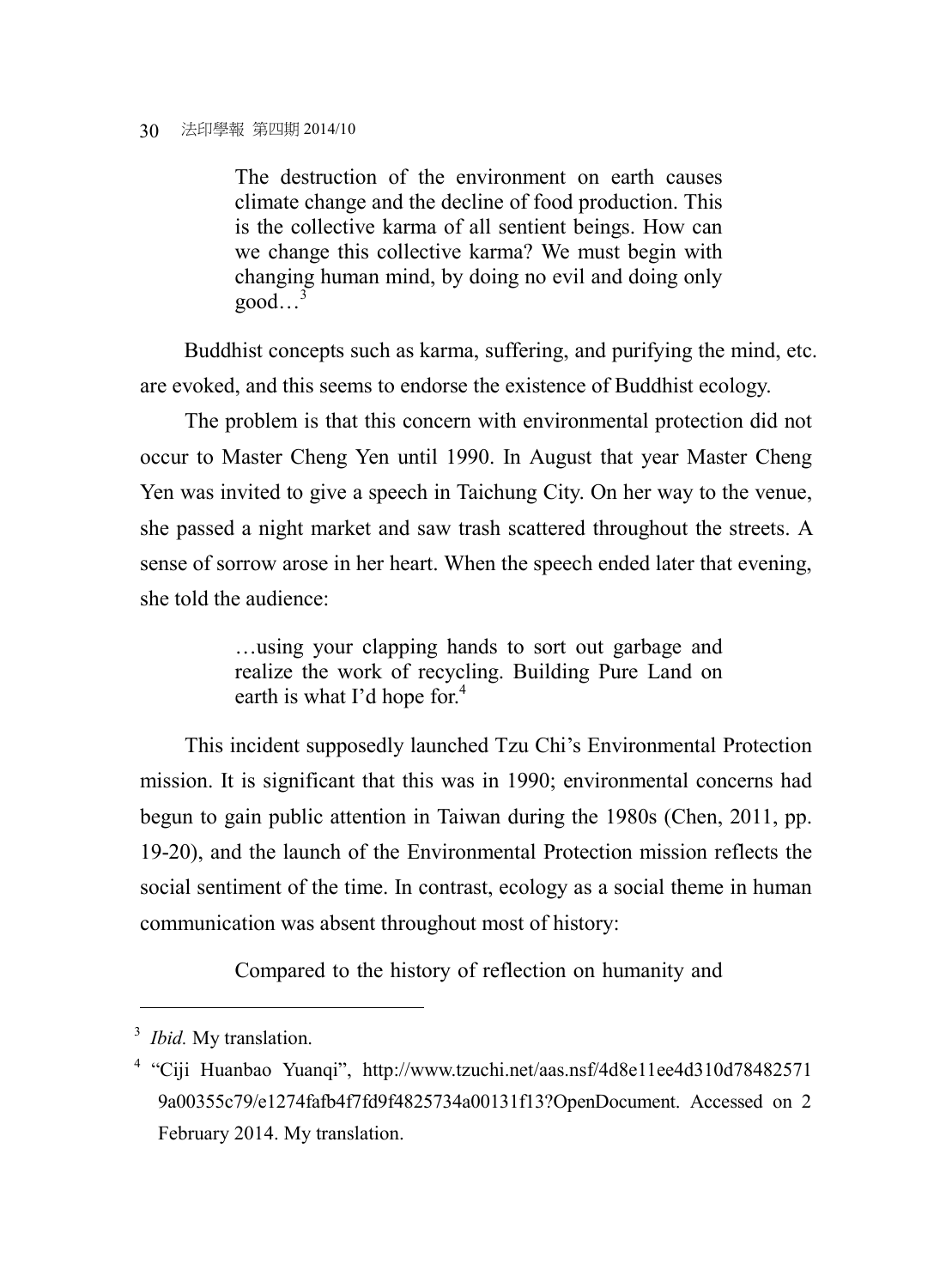society this theme  $-$  ecology  $-$  is not very old. Only in the last twenty years has one seen a rapidly increasing discussion of the ecological conditions of social life and the connection between the social system and its environment…But only today has it reached an intensity that obtrudes as a 'noise' distorting human communication that can no longer be ignored (Luhmann, 1986, p. 1).

 Since eco-religious communication is a very recent phenomenon, "[u]sually we have to read modern ecological concepts and problems into the historical material in order to retrieve relevant information" (Günzel , 2013, p. 78). The application of religious sources for ecological discourse is thus a contemporary attempt. Tellingly, while some contemporary scholars debate the question whether Buddhism offers ecological inspiration, others contemplate the Pāli term for the English word "nature" (Upali, 2008). If a Pāli equivalent for the English word "nature" has to be thought up, it implies a very different worldview behind the writing or redacting of the Buddhist Pāli canons from contemporary cultural context and ecological discourse.

 Another example is vegetarianism, which Tzu Chi promotes as part of its Environmental Protection mission. Although vegetarianism has been a norm in Chinese Buddhism for centuries (Harvey, 2000, p. 164), Tzu Chi has a new perspective on it. One Tzu Chi article cites a 2006 report by UN's Food and Agriculture Organization to highlight the environmental damage caused by the meat industry. It concludes by saying:

> We need to take immediate action to reduce and reverse the damage inflicted on Mother Nature. By reducing meat consumption and converting to a vegetarian diet, we can create a sustainable environment meanwhile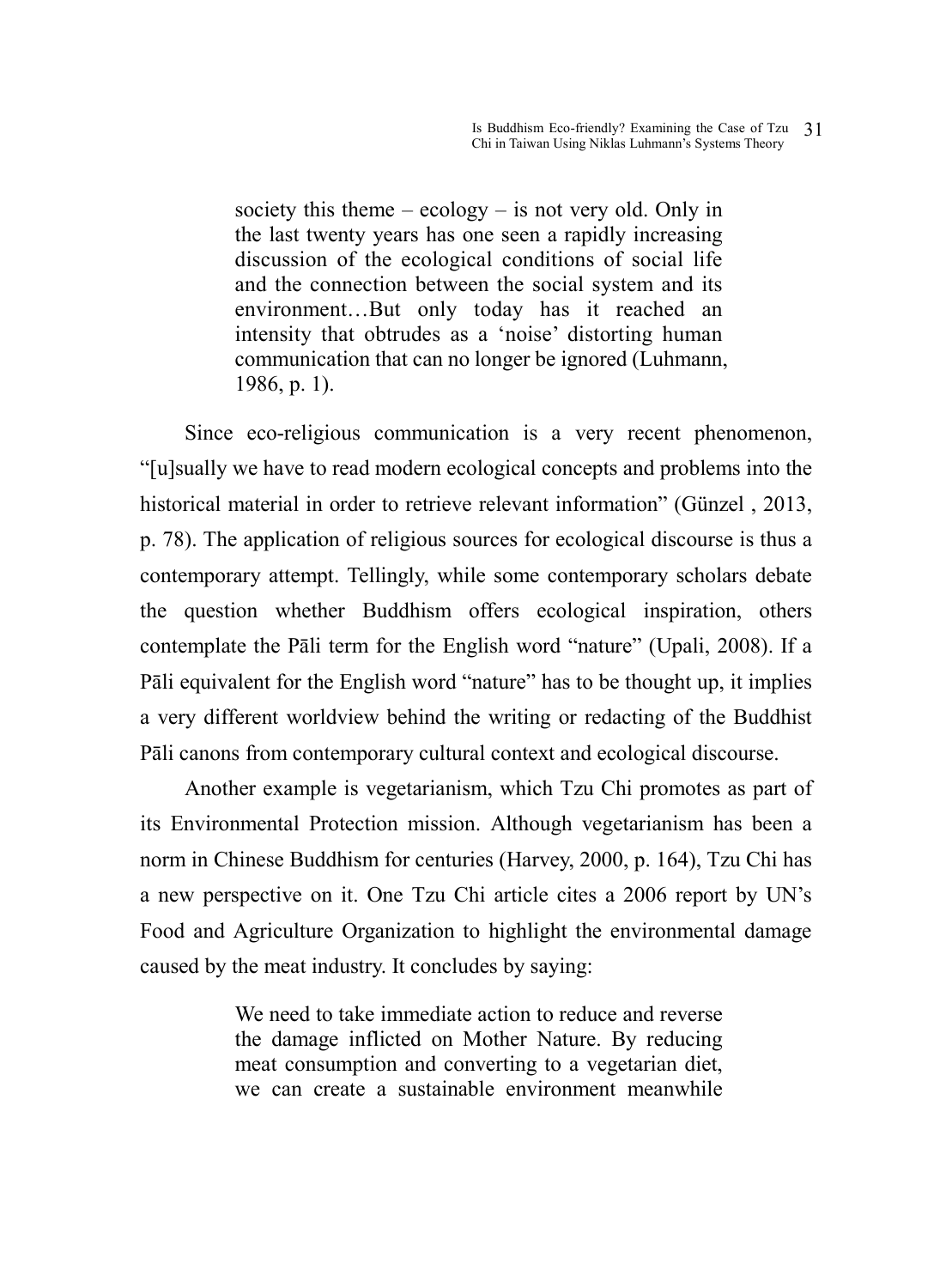reducing world hunger!<sup>5</sup>

Since the scale of meat industry was not as extensive in pre-modern society as it is now, the association of vegetarianism with environmental ethics by Tzu Chi is evidently motivated by contemporary ecological crisis.

#### **To Purify One's Mind**

 $\overline{a}$ 

In the debate on Buddhism and ecology, one question is often raised: does Buddhism offer a genuinely Buddhist discourse on ecology? From the perspective of Niklas Luhmann's systems theory, the argument is redundant. For Luhmann, religious discourse on ecology is at best inadequate, partly because of religion's inability to accept science and technology (1986, pp. 94-99). Theoretically, then, the debate over the genuineness of Buddhist ecology is pointless, since *no* religion can claim a genuine and adequate relationship with ecology. But religion as communication (Günzel , 2013, pp. 79-80) functions in a self-referential operative network and is understood "according to its own universe of meaning" (Günzel , 2013, p. 81). That is: however ecologically inadequate eco-religious communication may be, it is still meaningful within the religious subsystem.

 For Joanna Macy, the Buddhist concept of dependent co-arising (paticca-samuppāda) is what makes Buddhism ecological, while John Holder suggests morality (2007). Based on Tzu Chi's website and

<sup>&</sup>lt;sup>5</sup> "Combats Global Warming", http://tw.tzuchi.org/en/index.php?option=com\_content &view=article&id=682%3Acombats-global-warming-&catid=62%3Aenvironmen talprotection&Itemid=186&lang=en. Accessed on 4 February 2014.

<sup>&</sup>lt;sup>6</sup> Interestingly, Macy uses general systems theory to make this point. See Macy, Joanna (1991). *Mutual causality in Buddhism and general systems theory: the dharma of natural systems*. Albany: State University of New York Press.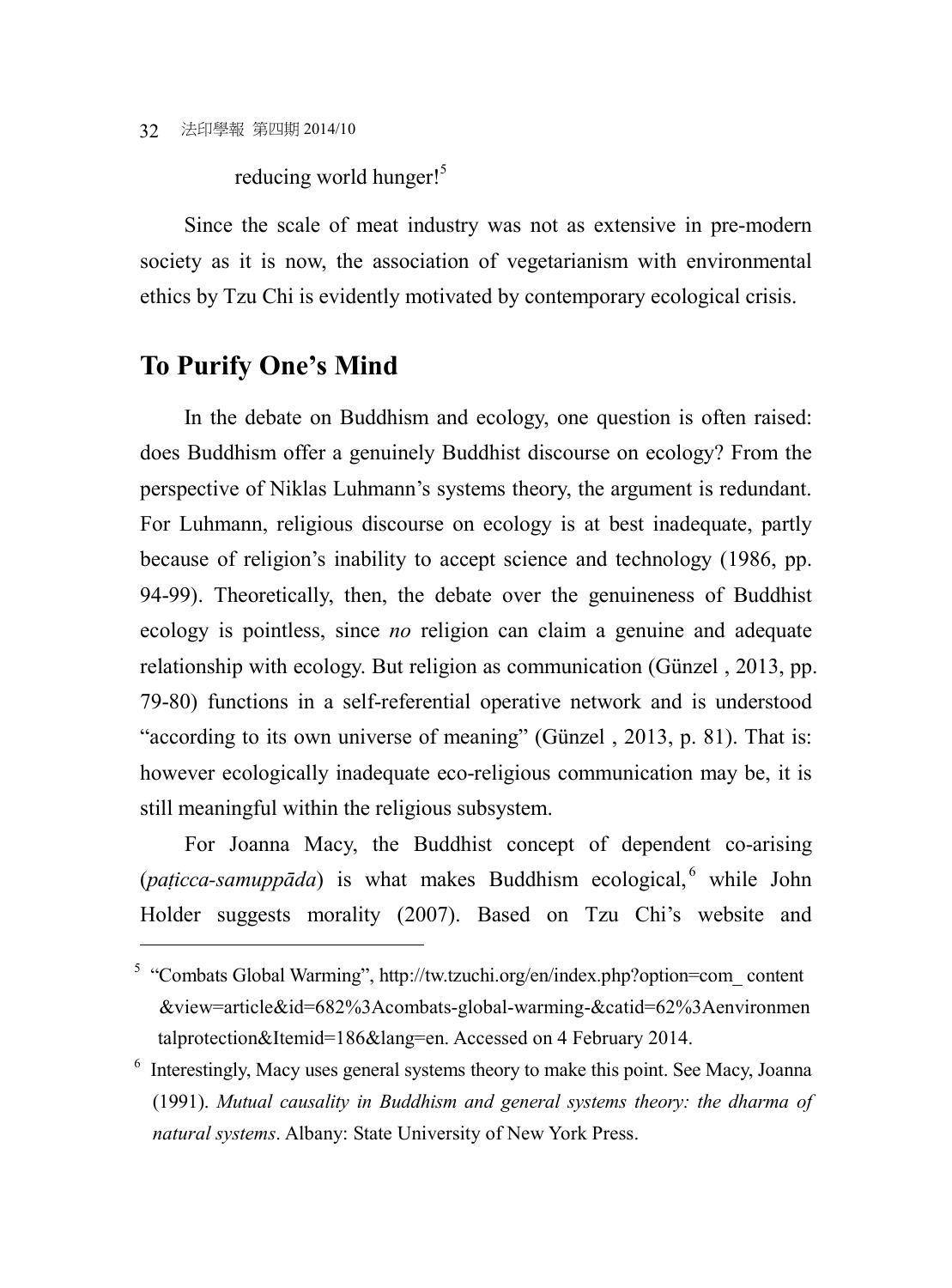publications, the environmental ethics promoted by Tzu Chi might be summarized into one verse: "to purify one's mind."

For example, Master Cheng Yen says:

The human mind is like heaven and earth, so there are occasions when the four elements of earth, water, fire and air go off balance … We need to keep our mind in good maintenance, and to conserve it well, so that we can avoid a landslide within. I often say, "Walk gently, so the earth won't feel hurt". If we are concerned with how our steps might hurt the earth, we certainly should be mindful of not hurting others' minds  $\ldots$ <sup>7</sup>

The only way to prevent natural disaster is to harmonize human mind, and by overcoming the disaster within human mind (Shih C., 2010, p. 87). $8^{\circ}$ 

In the statements above, the human mind and ecological conservation are effectively linked.

To purify the mind, one is urged to reduce desire. Master Cheng Yen teaches,

> Our efforts to fulfill our desires bring us much affliction. If we want to get rid of our afflictions, we have to know their source – our desire.<sup>9</sup>

<sup>&</sup>lt;sup>7</sup> "Xindi de Shuitu Baochi", http://www.tzuchi.net/aas.nsf/4d8e11ee4d310d784825 719a00355c79/50e02daa0abd62884825734a00131f0d?OpenDocument. Accessed on 2 February 2014. My translation.

<sup>&</sup>lt;sup>8</sup> My translation.

<sup>&</sup>lt;sup>9</sup> "The Joy of Being Content", http://tw.tzuchi.org/en/index.php?option=com\_ content&view=article&id=897%3Athe-joy-of-being-content&catid=115%3Aspirit ual-practice&Itemid=323&lang=en. Accessed on 5 February 2014.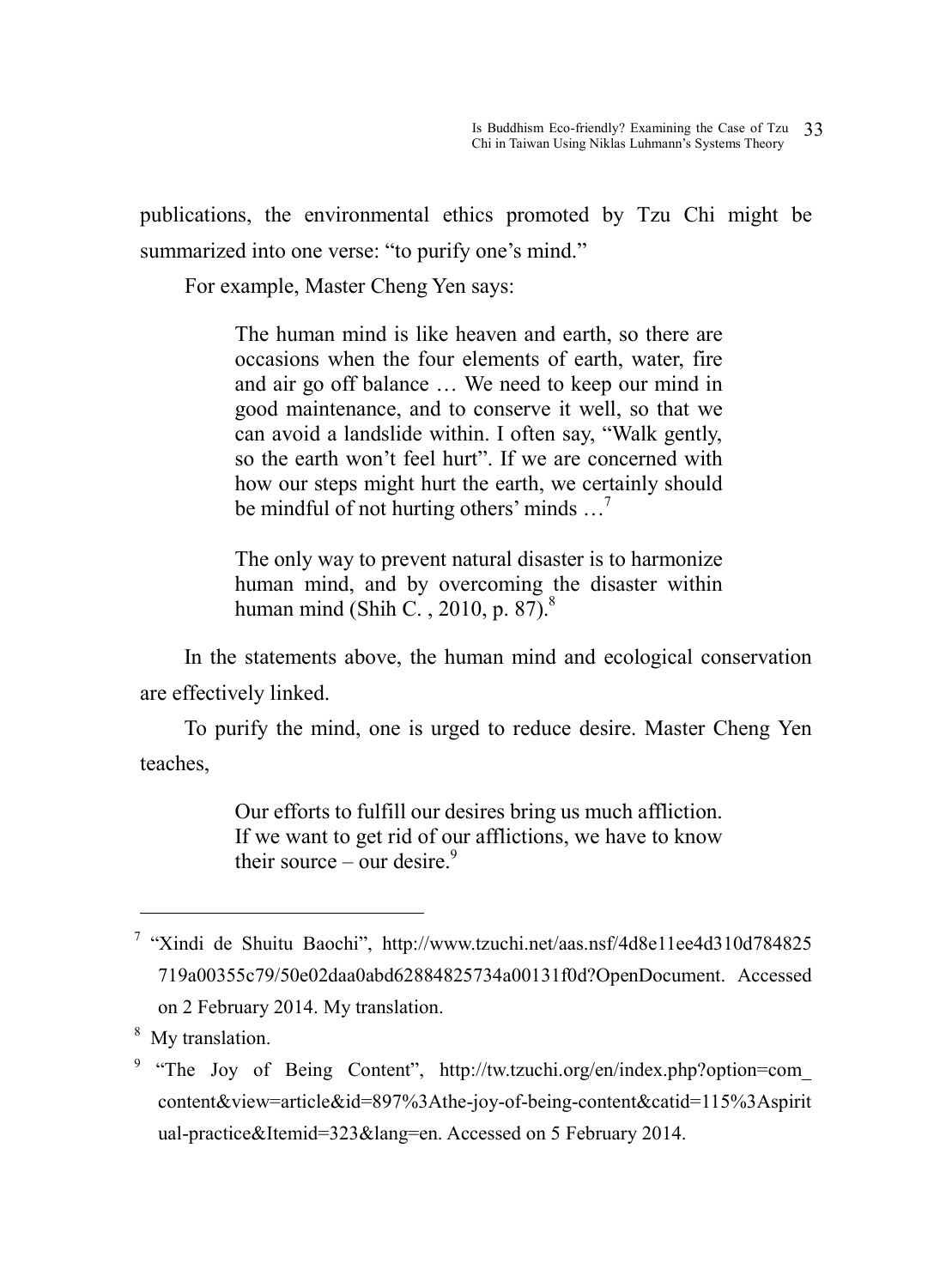Disasters are nature's lessons to humankind. One must be alarmed, look into oneself deeply and then repent – how in the past, one has been senselessly driven by desires, only to chase after material and sensual indulgence. The result was that one committed all kinds of bad karma. Those selfish and harmful ways must be changed. One must begin anew, to have less desire, to be more disciplined, and to live industriously and thriftily.<sup>10</sup>

That is not all. A mind that cultivates love and wholesomeness is encouraged:

> Let's unite with love and radiate wholesomeness to encompass the globe in order to nourish the earth and purify human mind.<sup>11</sup>

> …Only by cultivating the mind with wholesome roots and disseminating the seeds of wholesomeness, then we may harvest blessings and elude misfortunate (Shih C. ,  $2010$ , p. 92).<sup>12</sup>

> Saving the world begins with saving the mind. Everyone has love in their heart. But if one can be wholesome, he/she can also be unwholesome. Wholesomeness and unwholesomeness play a tug of war in everyone's mind. If wholesomeness and love can be stronger within the

<sup>12</sup> My translation.

<sup>10</sup> "Manzu zhidao – keji, keqin, kejian, Kenan", http://tw.tzuchi.org/index.php? option=com\_content&view=article&id=395%3A2009-01-21-07-21-05&catid=13 6%3A2009-07-02-10-06-05&Itemid=519&lang=zh. Accessed on 5 February 2014. My translation.

<sup>&</sup>lt;sup>11</sup> "Daai Qingliu rao Quanqiu", http://www.tzuchi.net/aas.nsf/4d8e11ee4d310d78482 5719a00355c79/761ccb02fee2495d482573fb0015b530?OpenDocument. Accessed on 5 February 2014. My translation.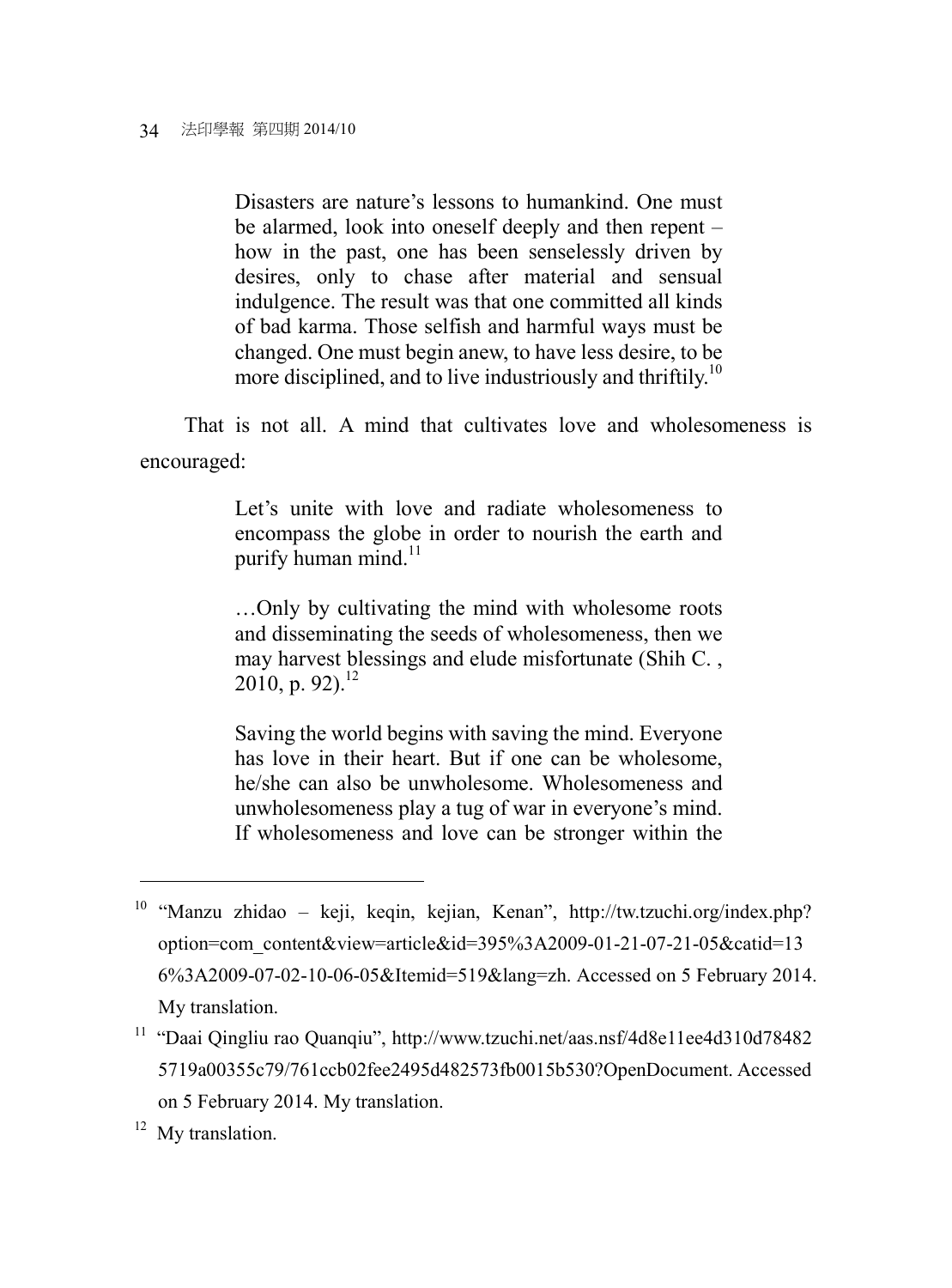mind, covetous thoughts can be overcome.<sup>13</sup>

 In short, Tzu Chi's environmental ethics emphasize the virtue of mind, in the way that only through a purified and wholesome mind might environmental protection be possible. This corresponds with a famous verse in *The Dhammapada*:

> To cease from all evil, to cultivate good, to purify one's mind. This is the teaching of all the Buddhas (*The Dhammapada*, Verse: 183).

That is, the emphasis on mind testifies to Tzu Chi's Buddhist foundation on its Environmental Protection mission.

 As noted above, Niklas Luhmann's systems theory may see this discourse on ecology as inadequate because religion – *all religion* – is dependent on an antecedent social awareness of ecological problems that is first uttered by science and technology (1986, p. 98). For Luhmann's systems theory implies that:

> Eco-religious communication that is genuinely religious is guided by the code of religion and the programs of particular traditions and therefore primarily fulfills the function of religion. It does not serve ecological purposes (Günzel , 2013, p. 82).

#### **Becoming Bodhisattva**

 $\overline{a}$ 

The most significant achievement of Tzu Chi's Environmental

<sup>&</sup>lt;sup>13</sup> "Yaocong Jiuxin Kaishi", http://www.tzuchi.net/aas.nsf/4d8e11ee4d310d784825 719a00355c79/d4bd4315c92ee824482573520008c1c2?OpenDocument. Accessed on 5 February 2014. My translation.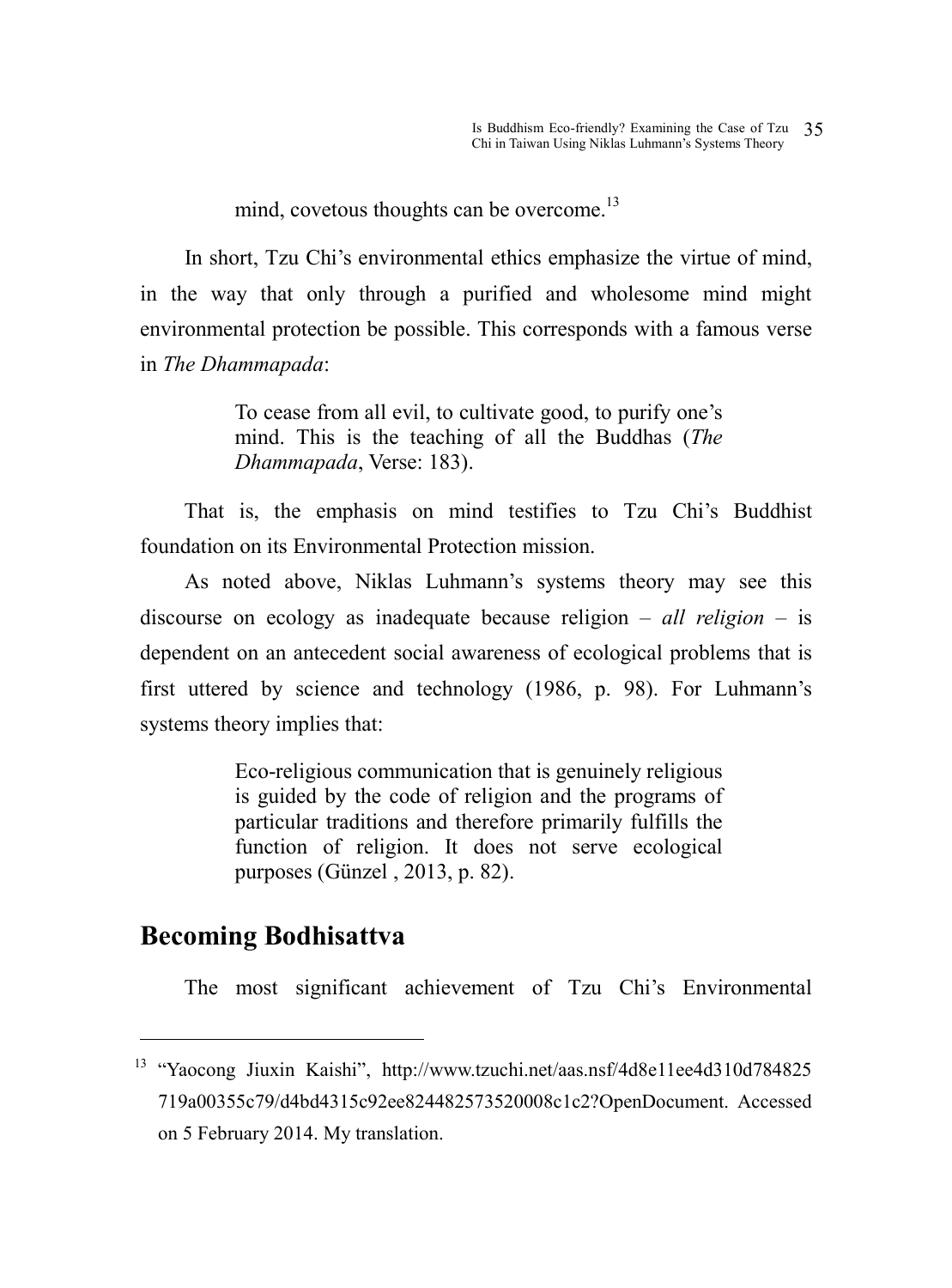$\overline{a}$ 

Protection mission appears to be garbage recycling. Under the encouragement of Master Cheng Yen, recycling stations have been set up to collect and sort out recyclable garbage. By 2008, Tzu Chi had more than 5,000 recycling stations and more than 72,000 certified recycling volunteers in Taiwan, and an estimated further 735 recycling stations and 8,800 recycling volunteers in other countries (Shih & Tsai, 2012, p. 74). Recycled plastics are re-manufactured into Eco-green blankets and garments and are subsequently distributed in other charity missions.<sup>14</sup> A French newspaper, *Le Figaro*, reports that ten national teams in the 2014 football World Cup in Brazil wore jerseys made of recycled plastic bottles manufactured by Taiwanese companies. Tzu Chi's recycling program is mentioned in the report (Bleux, 2014), testifying to the success of Tzu Chi's recycling program. Tzu Chi's recycling message seems to have affected on the whole country: the amount of recycled garbage in Taiwan has increased from 584,333 metric tons in 2001, to 3,167,656 metric tons in 2012 (Huanjing Tongji Yuebao, R.O.C., No. 301, 2013). Although the degree of Tzu Chi's influence on Taiwanese recycling habits cannot be known for certain, $15$  the achievement is certainly remarkable.

 According to Luhmann, a successful communication requires three elements: language as a medium, the transmission media (such as writing, printing, TV, internet) and the symbolically generalized media, such as

<sup>&</sup>lt;sup>14</sup> "Global Company Certifies Tzu Chi Recycled Goods as 'Green' Gold", http://tw.tzuchi.org/en/index.php?option=com\_content&view=article&id=736%3 Aglobal-company-certifies-tzu-chi-recycled-goods-as-green-gold&catid=62%3Ae nvironmentalprotection&Itemid=186&lang=en. Accessed on 6 February 2014.

<sup>&</sup>lt;sup>15</sup> The increased amount of recycled garbage coincided the general growth of ecological awareness in Taiwan.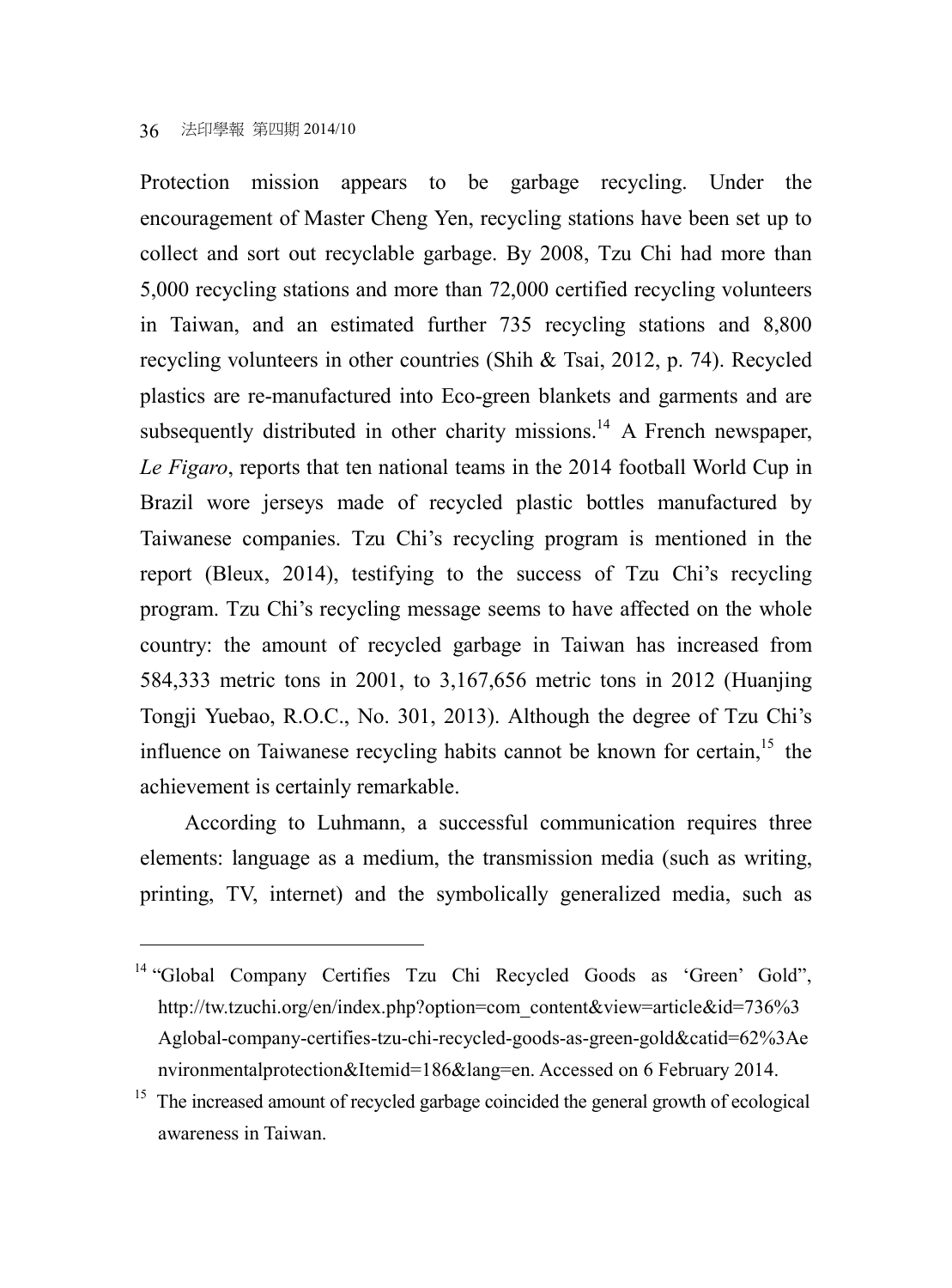money, power, love, law, truth (Rončević & Makarovič, 2010, p. 225). Apply Luhmann's theory to account for Tzu Chi's success in recycling works, one may point to Master Cheng Yen's teachings and Tzu Chi media.

 Master Cheng Yen has been widely acknowledged as a charismatic and effective orator who uses very simple language to charm and deeply move the audience (Huang, 2009). Tzu Chi owns a wide variety of media such as TV stations, internet and publishing houses; all transmit Master Cheng Yen's teachings as well as information about recycling to a global audience; Tzu Chi's eco-message thus reaches a wide range of audiences.

 For Tzu Chi, the Environmental Protection mission is more than to "go green" – it is a form of spiritual practice. For example, Master Cheng Yen teaches:

> These volunteers are the guardian bodhisattvas of the earth, mending the wounds that Mother Nature received from humanity's insatiable greed (quoted in Shih and Tsai 2012, 74).

Moreover, she associates recycling stations to temples:

Recycling Stations are like temples. In each [recycling station], people can participate in spiritual practice together. Besides learning Environmental Protection knowledge, one can learn how to be good, how to do good, how to educate others' minds …(Shih C., 2010, p.  $212$ ).<sup>16</sup>

Further:

 $\overline{a}$ 

A recycling station is a wondrous temple for the mind. Its outer energy can save the earth and inner energy can

 $16$  My translation.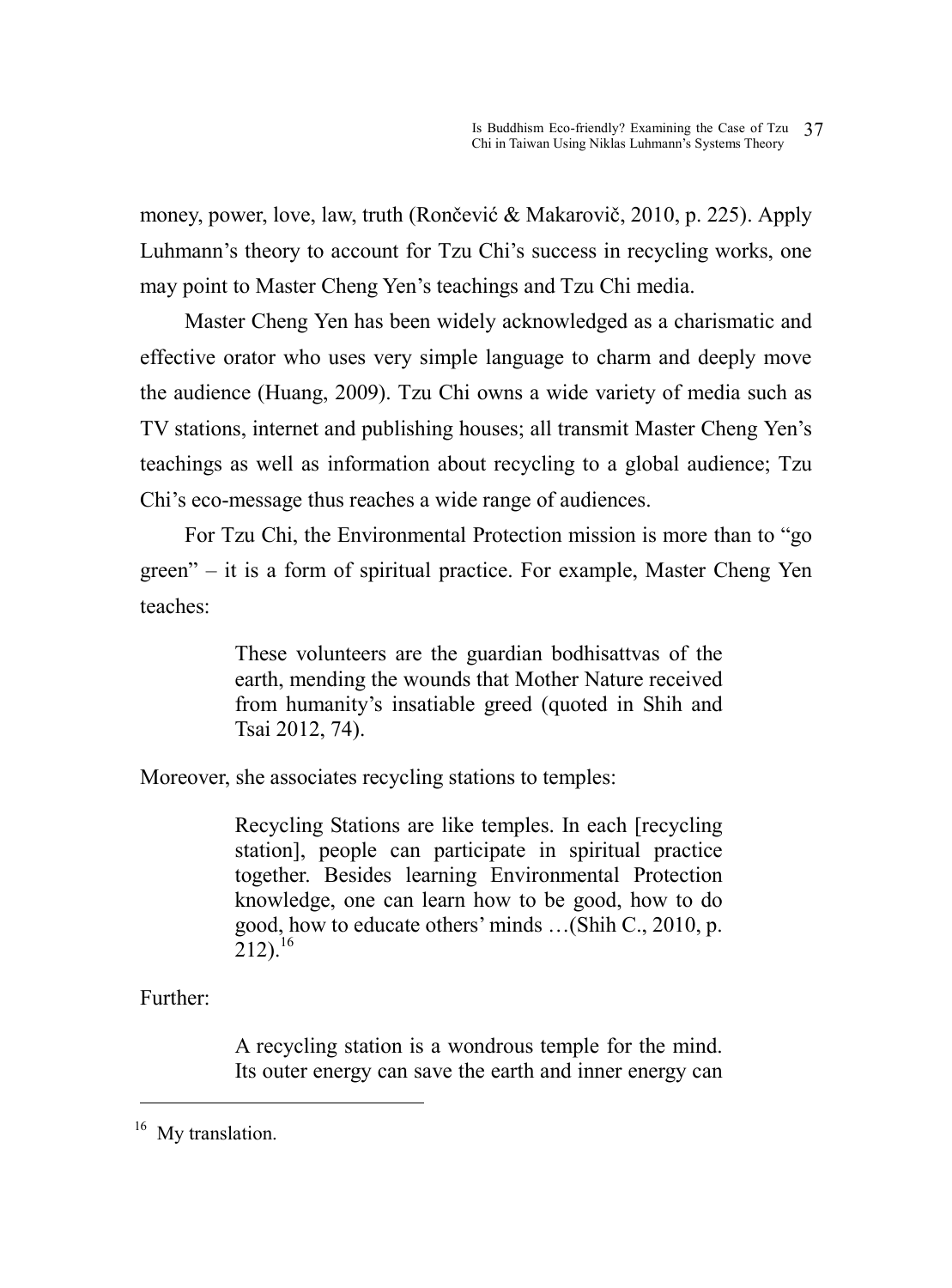#### purify human mind (Shih C., 2010, p. 235). $^{17}$

 Tzu Chi volunteers are affectionately called 'bodhisattvas' and are publicly complimented as such by Master Cheng Yen (Shih & Tsai, 2012, p. 74). Recruitment adverts for volunteers on the Tzu Chi website have the title: "Recruit Bodhisattva in the Human Realm".<sup>18</sup> When Tzu Chi media publish stories about its volunteers, the volunteers are again usually called 'bodhisattvas'. The usage of the label 'bodhisattva' is significant since in Buddhism, a bodhisattva is the embodiment of compassion. By calling its volunteers bodhisattvas is to imply that the volunteers are walking on the bodhisattva path. That is, they are engaging in spiritual practice.

 By turning the laborious work of recycling garbage into a spiritual practice, Tzu Chi synthesizes Buddhism with ecological discourse. In a cultural context (i.e. Taiwan) where Buddhist elements are disseminated extensively and penetrate into almost every aspect of social/cultural life, Tzu Chi's eco-Buddhist communication proves to be popular and successful.

 $17$  My translation.

<sup>18</sup> "Zhigong Zhaomu – renjian pusa da zhaosheng", http://tw.tzuchi.org/index.php? option=com\_content&view=article&id=232&Itemid=284&lang=zh. Accessed on 6 February 2014. My translation.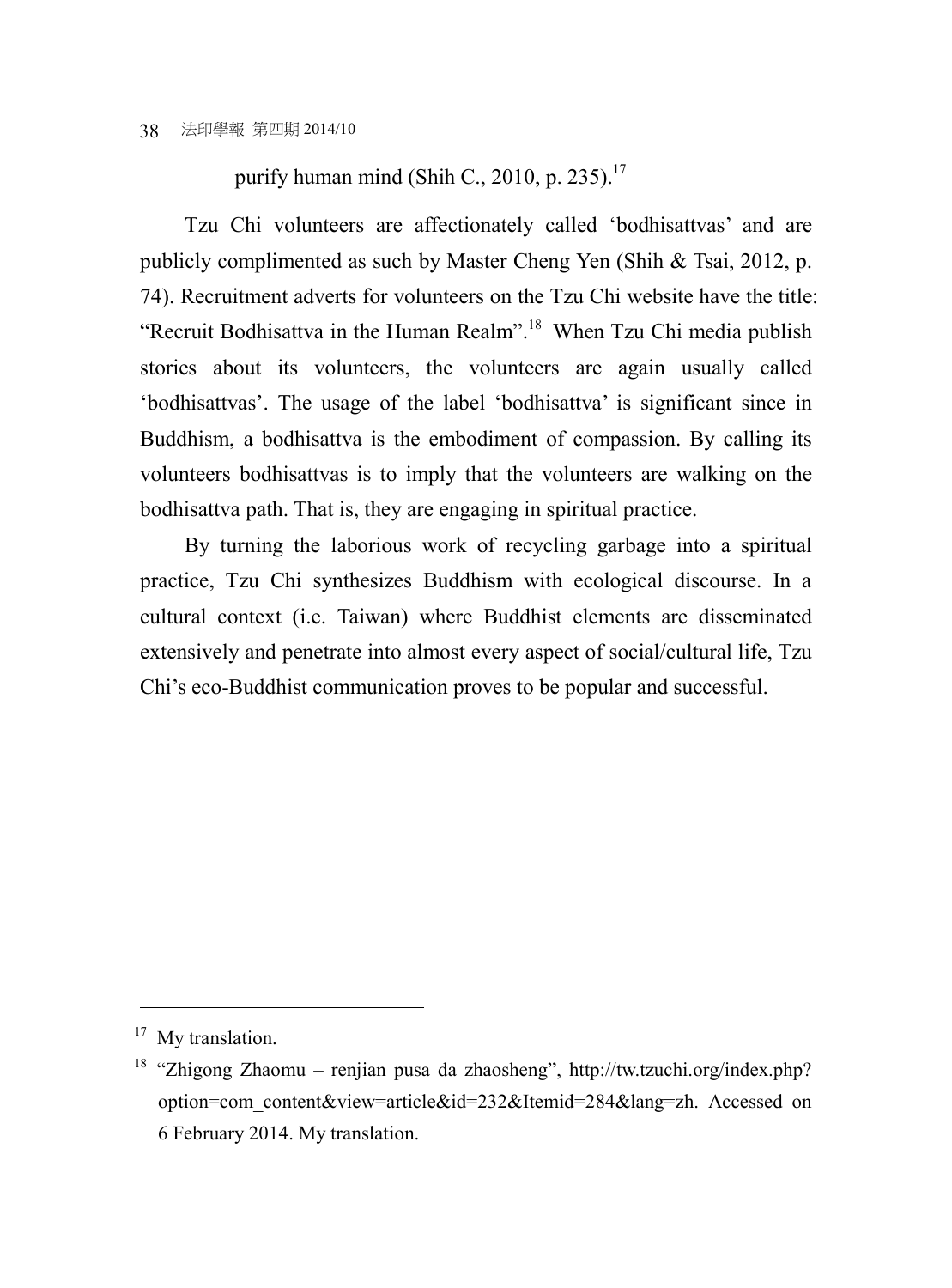#### **Reference**

- Barua S., D. (2013, April 26). *Environmental Concern in the Discourses of Dīgha Nikāya.* Retrieved January 10, 2014, from Buddhistdoor International: http://newlotus.buddhistdoor.com/en/news/d/33368
- Bechmann, G., & Stehr, N. (2002, January/February). The Legacy of Niklas Luhmann. *Society, 39*(2), pp. 67-75.
- Bleux, A. (2014, June 25). *Quand Taïwan fait des maillots de foot avec… des bouteilles en plastique.* Retrieved June 30, 2014, from Le Figaro: http://www.lefigaro.fr/conjoncture/2014/06/25/20002-20140625ART FIG00233-quand-taiwan-fait-des-maillots-de-foot-avec8230-des-bo uteilles-en-plastique.php
- Chen, Y.-F. 陳玉峯 (2011, March). Ziran Shengtai Baoyu Huanjing Baohu yu Cijizong 自然生態保育、環境保護與慈濟宗. *Hsuan Chuang Journal of Buddhist Studies*(15), pp. 1-35.
- Gombrich, R., & Obeyesekere, G. (1988). *Buddhism Transformed: religious change in Sri Lanka.* Princeton, N.J.: Princeton University Press.
- Gowans, C. W. (2015). *Buddhist Moral Philosophy: an introduction.* New York & London: Routledge.
- Günzel , M. (2013, September). On Systems Theory as an Approach to the Study of "Religion and Ecology" within the context of the Science of Religion. *Hsucan Chuang Journal of Buddhist Studies*(20), pp. 69-86.
- Harvey, P. (2000). *An Introduction to Buddhist Ethics: Foundations, Values, and Issues.* Cambridge, England: Cambridge University Press.
- Holder, J. J. (2007, November). A Sufferig (But Not Irreparable) nature: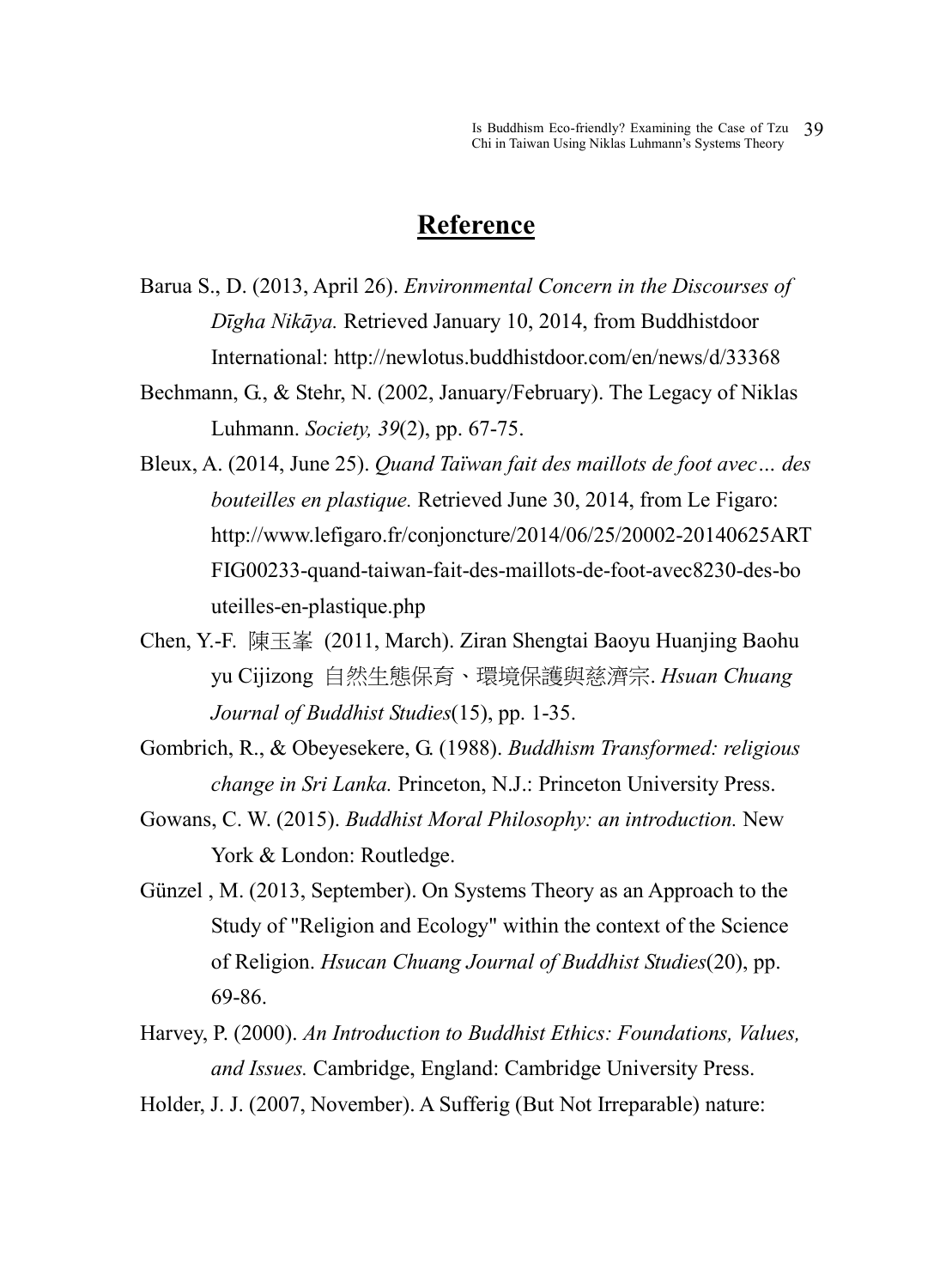environmental ethics from the perspective of early Buddhism. *Contemporary Buddhism, 8*(2), pp. 113-130.

Huang, J. C. (2009). *Charisma and compassion : Cheng Yen and the Buddhist Tzu Chi movement.* Cambridge, Mass.: Harvard University Press.

*Huanjing Tongji Yuebao, R.O.C.*《中華民國統計通報》*, No. 301.* (2013, November 7). Retrieved February 6, 2014, from Environmental Protection Administration, R.O.C. (Taiwan): http://210.69.101.110/epa/stmain.jsp?sys=100.

James, S. P. (2007). Against Holism: rethinking Buddhist environmental ethics. *Environmental Values, 16*, pp. 447-461.

- Johnston, L. (2006). The "Nature: of Buddhism: a survey of relevant literature and themes. *Worldviews, 10*(1), pp. 69-99.
- Luhmann, N. (1986). *Ecological Communication.* (J. Bednarz, Trans.) Chicago: The University of Chicago Press.
- Luhmann, N. (2012). *Theory of Society Volume I.* (R. Barrett, Trans.) Stanford, C.A.: Stanford University Press.
- Mattheis, C. (2012). The System Theory of Niklas Luhmann and the Constitutionalization of the World Society. *Goettingen Journal of International Law, 4*(2), pp. 625-647.
- McMahan, D. L. (2008). *The Making of Buddhist Modernism.* Oxford & New York: Oxford University Press.
- Ng, E. (2012, September). Buddhism, Poststructuralist Thought, Cultural Studies: A Profession of Faith. *Cultural Studies Review, 18*(2).
- Obadia, L. (2008). The Conflicting Relationsips of Sherpas to Nature: Indigenous or Western ecology. *Journal for the Study of Religion, Nature and Culture*, pp. 116-134.

Quli, N. E. (2009). Western Self, Asian Other: modernity, authenticity, and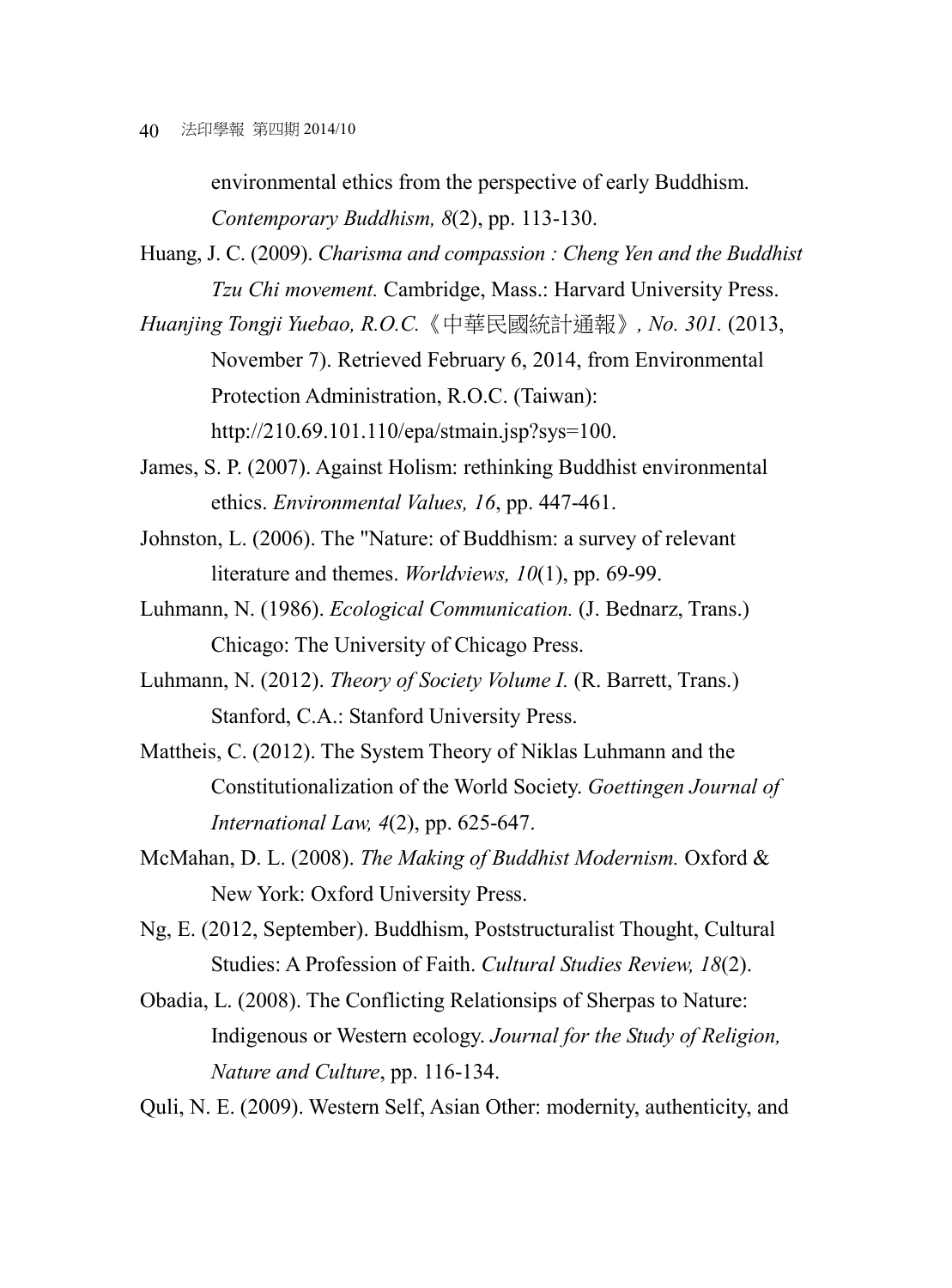nostalgia for "Tradition" in Buddhist Studies. *Journal of Buddhist Ethics*(16), pp. 1-38.

- Rončević, B., & Makarovič, M. (2010, September). Towards the strategies of modern societies: systems and social processes. *Innovation-The European Journal of Social Science Research, 23*(3), pp. 223-239.
- Shih, C. 釋證嚴(2010). *Qingjing zai Yuantou* 清淨在源頭*.* Taipei: Commonwealth Publishing Group.
- Shih, D.-Y., & Tsai, Y.-M. (2012). Environmental Humanity and Sustainability in Tzu Chi's Charity Movements. *Tzu Chi University Journal of the Humanities and Social Science, 14*, pp. 67-100.
- Sri Dhammananda, K. (Ed.). (1988). *The Dhammapada.* Kuala Lumpur: Sasana Abhiwurdhi Wardhana Society.
- Tzu Chi Foundation. (n.d.). *Buddhist Compassion Relief Tzu Chi Foundation offical website*. Retrieved February 2014, from offical website: http://tw.tzuchi.org/en/tzuchi.php
- Upali, R. (2008, December). *Pāli Terminologies for 'Nature': 'Harmonious Co-existence' in Biodiversity.* (B. Journal, Ed.) Retrieved January 21, 2014, from Buddhist Door International: http://newlotus.buddhistdoor.com/en/news/d/33238
- Yao, Y.-S. (2012). *Taiwan's Tzu Chi as Engaged Buddhism: origins, orgnizagion, appeal and social impact.* Leiden & Boston: Global Oriental.
- YaoYu-Shuang. (2012). Taiwan's Tzu Chi as Engaged Buddhism: Origins, Organization, Appeal and Social Impact. Leiden: Global Oriental.